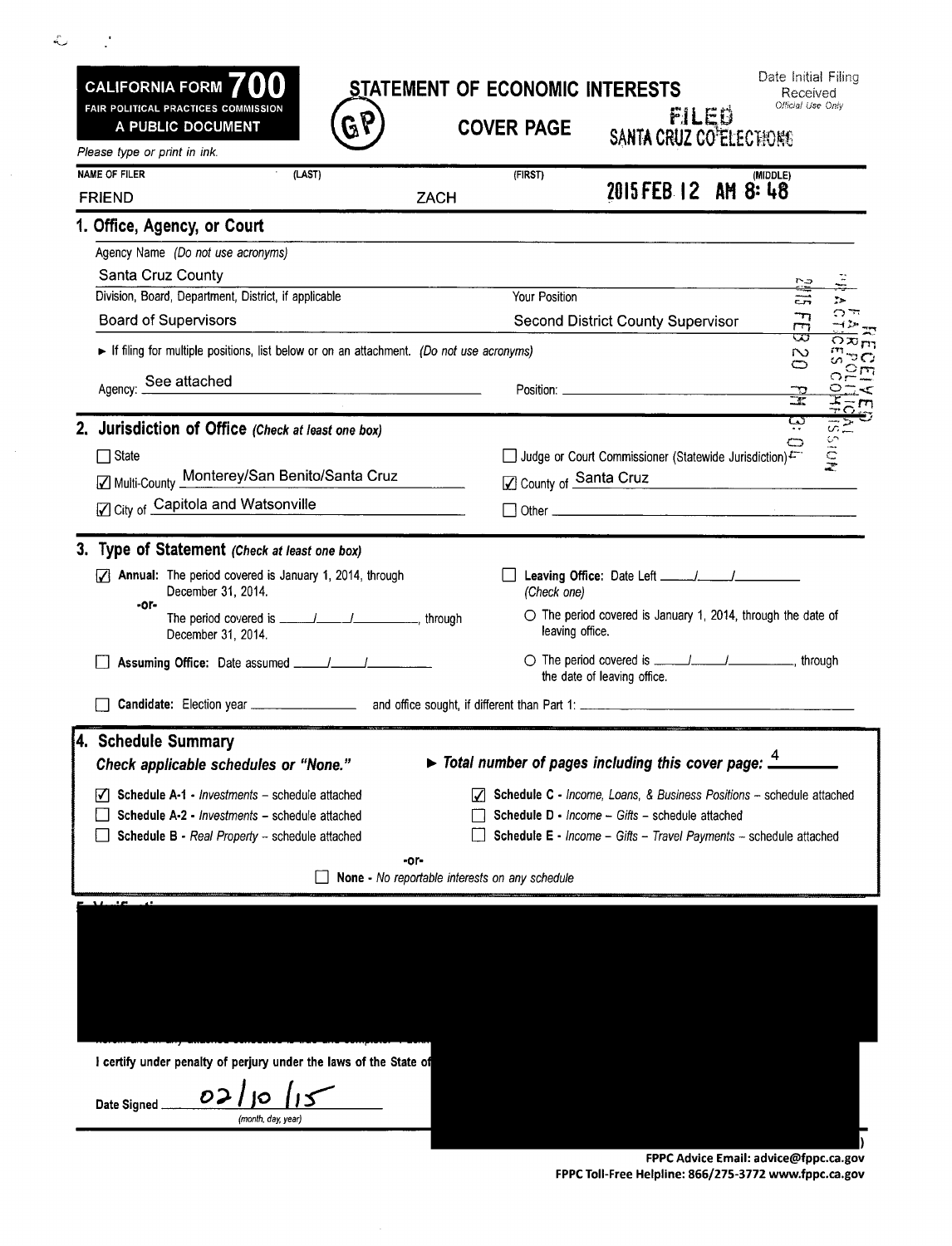## STATEMENT OF ECONOMIC INTERESTS  $FORM 700 - 2014/15$ ZACH FRIEND

 $\sim 10^{-11}$ 

## Expanded Statement

| Agency:<br>Position: | Santa Cruz County Capital Financing Authority<br><b>Director</b>                                |
|----------------------|-------------------------------------------------------------------------------------------------|
| Agency:              | Santa Cruz County Flood Control and Water Conservation<br>District, Zone 7                      |
| Position:            | <b>Director</b>                                                                                 |
| Agency:<br>Position: | Santa Cruz County Regional Transportation Commission<br>Commissioner                            |
| Agency:<br>Position: | Santa Cruz County Redevelopment Successor Agency<br><b>Director</b>                             |
| Agency:<br>Position: | <b>Highway Construction Authority</b><br><b>Director</b>                                        |
| Agency:<br>Position: | <b>Local Agency Formation Commission</b><br>Commissioner                                        |
| Agency:<br>Position: | Monterey Bay Unified Air Pollution Control District<br><b>Director</b>                          |
| Agency:              | Oversight Board of the Successor Agency for the Redevelopment<br>Agency of the City of Capitola |
| Position:            | <b>Director</b>                                                                                 |
| Agency:              | Oversight Board for the former Redevelopment Agency of the City<br>of Watsonville               |
| Position:            | <b>Director</b>                                                                                 |
| Agency:<br>Position: | Santa Cruz City/County Library Joint Powers Board<br><b>Director</b>                            |
| Agency:<br>Position: | <b>Santa Cruz County Sanitation District</b><br><b>Director</b>                                 |
| Agency:<br>Position: | Santa Cruz Metropolitan Transit District<br><b>Director</b>                                     |

 $\hat{\boldsymbol{\beta}}$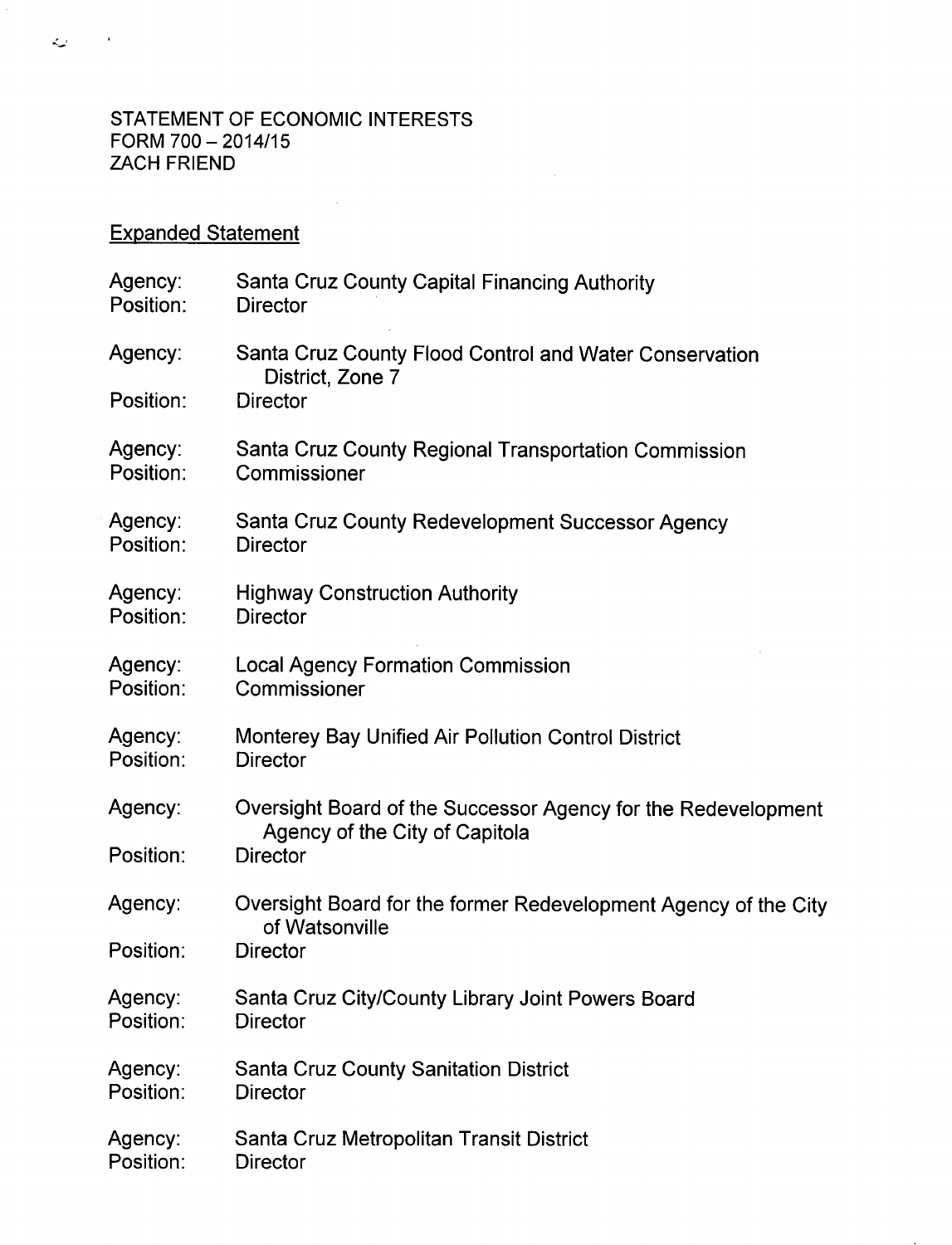## **SCHEDULE A-1 Investments**

**Stocks, Bonds, and Other Interests (Ownership Interest is Less Than 10%)**

**Do not attach brokerage or financial statements.**

CALIFORNIA FORM 700

**Name**

**Zach Friend**

| NAME OF BUSINESS ENTITY                                                                   | NAME OF BUSINESS ENTITY                                      |  |  |
|-------------------------------------------------------------------------------------------|--------------------------------------------------------------|--|--|
| PredPol Inc.                                                                              |                                                              |  |  |
| GENERAL DESCRIPTION OF THIS BUSINESS                                                      | GENERAL DESCRIPTION OF THIS BUSINESS                         |  |  |
| Technology                                                                                |                                                              |  |  |
| FAIR MARKET VALUE                                                                         | FAIR MARKET VALUE                                            |  |  |
| \$2,000 - \$10,000<br>$\sqrt{}$ \$10,001 - \$100,000                                      | \$2,000 - \$10,000<br>$\frac{1}{2}$ \$10,001 - \$100,000     |  |  |
| Over \$1,000,000<br>\$100,001 - \$1,000,000                                               | $\sqrt{15100,001 - 151,000,000}$<br>Over \$1,000,000         |  |  |
| NATURE OF INVESTMENT Optionee/Shareholder                                                 | NATURE OF INVESTMENT                                         |  |  |
| Stock<br>$\sqrt{\phantom{a}}$ Other.<br>(Describe)                                        | Stock<br>$\vert$ Other $\vert$<br>(Describe)                 |  |  |
| Partnership $\bigcirc$ income Received of \$0 - \$499                                     | $\Box$ Partnership $\bigcirc$ Income Received of \$0 - \$499 |  |  |
| ○ Income Received of \$500 or More (Report on Schedule C)                                 | O Income Received of \$500 or More (Report on Schedule C)    |  |  |
| IF APPLICABLE, LIST DATE:                                                                 | IF APPLICABLE, LIST DATE:                                    |  |  |
| 1/14<br>1/14                                                                              | 1/14<br>/ / 14                                               |  |  |
| <b>ACQUIRED</b><br><b>DISPOSED</b>                                                        | <b>ACQUIRED</b><br><b>DISPOSED</b>                           |  |  |
| > NAME OF BUSINESS ENTITY                                                                 | NAME OF BUSINESS ENTITY                                      |  |  |
|                                                                                           |                                                              |  |  |
| GENERAL DESCRIPTION OF THIS BUSINESS                                                      | GENERAL DESCRIPTION OF THIS BUSINESS                         |  |  |
|                                                                                           |                                                              |  |  |
| FAIR MARKET VALUE                                                                         | FAIR MARKET VALUE                                            |  |  |
| \$2,000 - \$10,000<br>\$10,001 - \$100,000<br>\$100,001 - \$1,000,000<br>Over \$1,000,000 | \$2,000 - \$10,000<br>$\frac{1}{2}$ \$10,001 - \$100,000     |  |  |
|                                                                                           | \$100,001 - \$1,000,000<br>Over \$1,000,000                  |  |  |
| NATURE OF INVESTMENT                                                                      | NATURE OF INVESTMENT                                         |  |  |
| $\Box$ Other.<br>Stock<br>(Describe)                                                      | Stock<br>l Other __<br>(Describe)                            |  |  |
| Partnership ○ Income Received of \$0 - \$499                                              | Partnership ○ Income Received of \$0 - \$499                 |  |  |
| ○ Income Received of \$500 or More (Report on Schedule C)                                 | ○ Income Received of \$500 or More (Report on Schedule C)    |  |  |
| IF APPLICABLE, LIST DATE:                                                                 | IF APPLICABLE, LIST DATE:                                    |  |  |
| 1/14<br>_____/ ______/ _ 14                                                               | 1/14<br>$\frac{1}{2}$ / 14                                   |  |  |
| <b>ACQUIRED</b><br><b>DISPOSED</b>                                                        | <b>ACQUIRED</b><br><b>DISPOSED</b>                           |  |  |
| NAME OF BUSINESS ENTITY                                                                   |                                                              |  |  |
|                                                                                           | > NAME OF BUSINESS ENTITY                                    |  |  |
| GENERAL DESCRIPTION OF THIS BUSINESS                                                      | GENERAL DESCRIPTION OF THIS BUSINESS                         |  |  |
|                                                                                           |                                                              |  |  |
| FAIR MARKET VALUE                                                                         | FAIR MARKET VALUE                                            |  |  |
| $$2,000 - $10,000$<br>\$10,001 - \$100,000                                                | \$2,000 - \$10,000<br>\$10,001 - \$100,000                   |  |  |
| \$100,001 - \$1,000,000<br>Over \$1,000,000                                               | \$100,001 - \$1,000,000<br>Over \$1,000,000                  |  |  |
| NATURE OF INVESTMENT                                                                      | NATURE OF INVESTMENT                                         |  |  |
| Stock<br>Other<br>(Describe)                                                              | Stock<br>Other                                               |  |  |
| Partnership $\bigcirc$ Income Received of \$0 - \$499                                     | (Describe)<br>Partnership ○ Income Received of \$0 - \$499   |  |  |
| ◯ Income Received of \$500 or More (Report on Schedule C)                                 | ◯ Income Received of \$500 or More (Report on Schedule C)    |  |  |
| IF APPLICABLE, LIST DATE:                                                                 | IF APPLICABLE, LIST DATE:                                    |  |  |
| 14<br>14                                                                                  | 14<br>14                                                     |  |  |
| <b>ACQUIRED</b><br><b>DISPOSED</b>                                                        | <b>ACQUIRED</b><br><b>DISPOSED</b>                           |  |  |

**Comments:**

الأستعدي

 $\cdot$